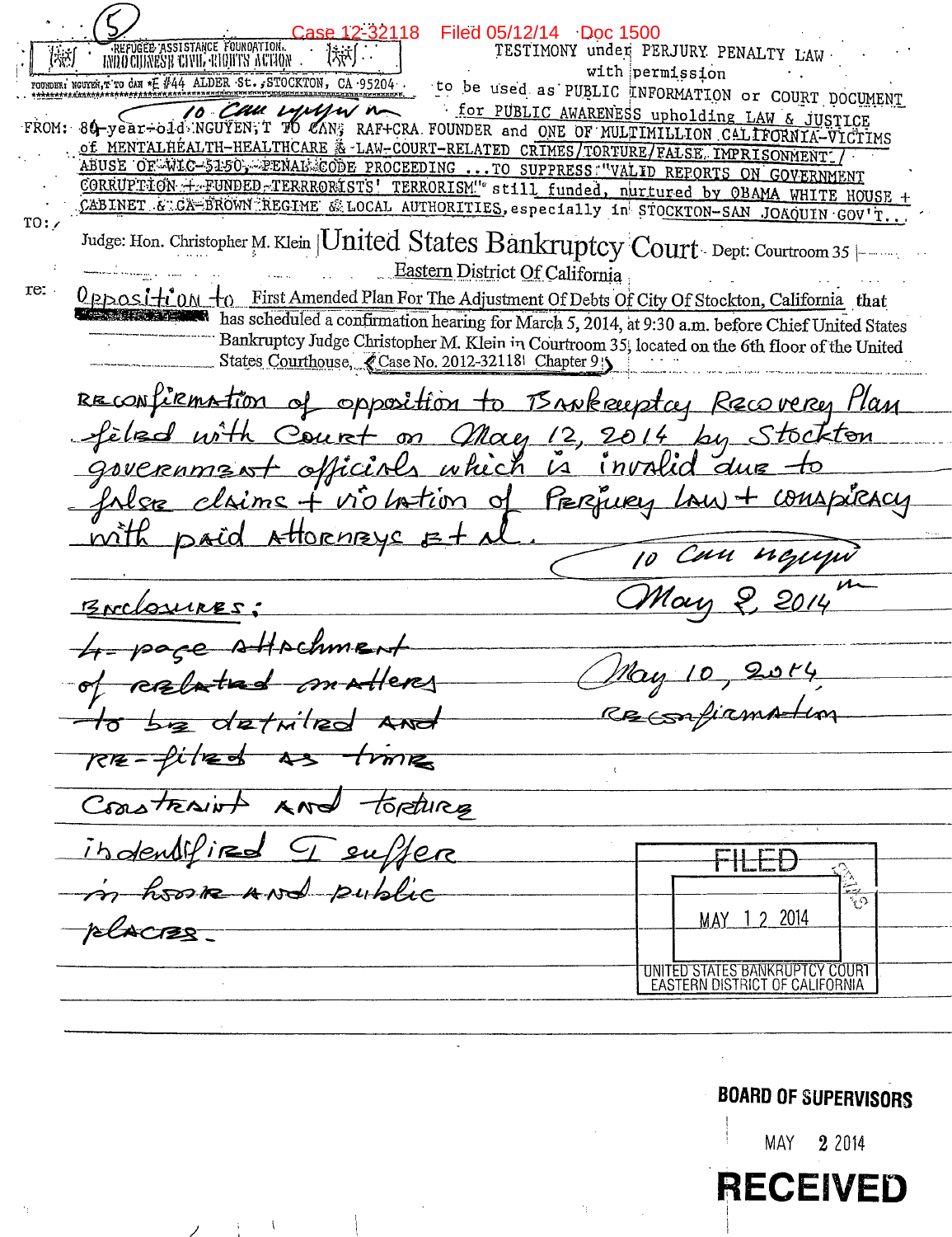1500 REFUGEE ASSISTANCE FUUNDATION INDO CHINESE CIVIL (RIGHTS ACTION DEC 1 0 2013 FOUNDER: NGUYEN, T TO CAN \* E . 44 ALDER ST. STOCKTON, CA 95204 \*\*\*\*\*\*\*\*\*\*\*\*\*\*\* TO Can Mi TZ/10/17 : FROM:  $\mu$ CITY CLERK 83 - year-old NGUYEN, T TO CAN, non-partisan RAF+CRA FOUNDER and OVER-TWO-DECADES-LONG VICTIM Of "REPEATED LOCKUP for PSYCHIATRIC EVALUATION TREATMENT (1) with OVERDOSED NEUROLEPTICS, like 50mg HALDOL ORDERED BY SJC PsychiatristMUHAMMAD ZIA on APRIL 12.1989 and for DAILY TESTS with FALSE CLAIM THAT I HAD HIV & TB VIRUS by SAN JOAOUIN COUNTY HEALTHCARE & LAWENFORCEMENT AUTHORITIES. " as THOUSANDS OF SAN JOAOUIN-CALIFORNIA, VICTIMS... whose REPORTS/OUTCRIES... have been ignored by . CORRUPT POLITICIANS/LAWMAKERS persistently financially benefitting IMMORAL HEALTHCARE & LAW CRIMINALS in exchange for CRIMINAL SUPPORT/ELECTION VOTES-CONTRIBUTIONS'. resulted in UNPRECEDENT U.S.DETERIORATION IN EVERY ASPECT. F. STOCKTON BANKR TO\* FBI Director James B. Comey  $May 6,2014$ WITH MY HEARTFELT CONGRATULATION AND BEST WISHES THAT FRI SYSTEM AND MANPOWER UNDER NEW LEADERSH EXPERT + INTEGRITY WOULD GAIN ACHIEVEMENTS X FRI GOA <u>AMBRICA AND AMERICANS AS WELL AS GLOBAL COMMUNITY ARE</u> IN DESPERATE NEED OF SAFETY AND JUSTICE CLURRENTLY UNAVNILABIR PS MY WRITTEN REPORTS AND TESTIMONY WILL BE FORWARDED LATER DUE TO ORGAM<sup>2</sup>ZEL TERRORISM DAY «NIGHT Of LATINO TEENS « ADULTS AS NEIGHBIRS... protected murtured by stockton government conspirator **BOARD OF SUPERVISORS**  $MAY = 62014$ 

**RECEIVED**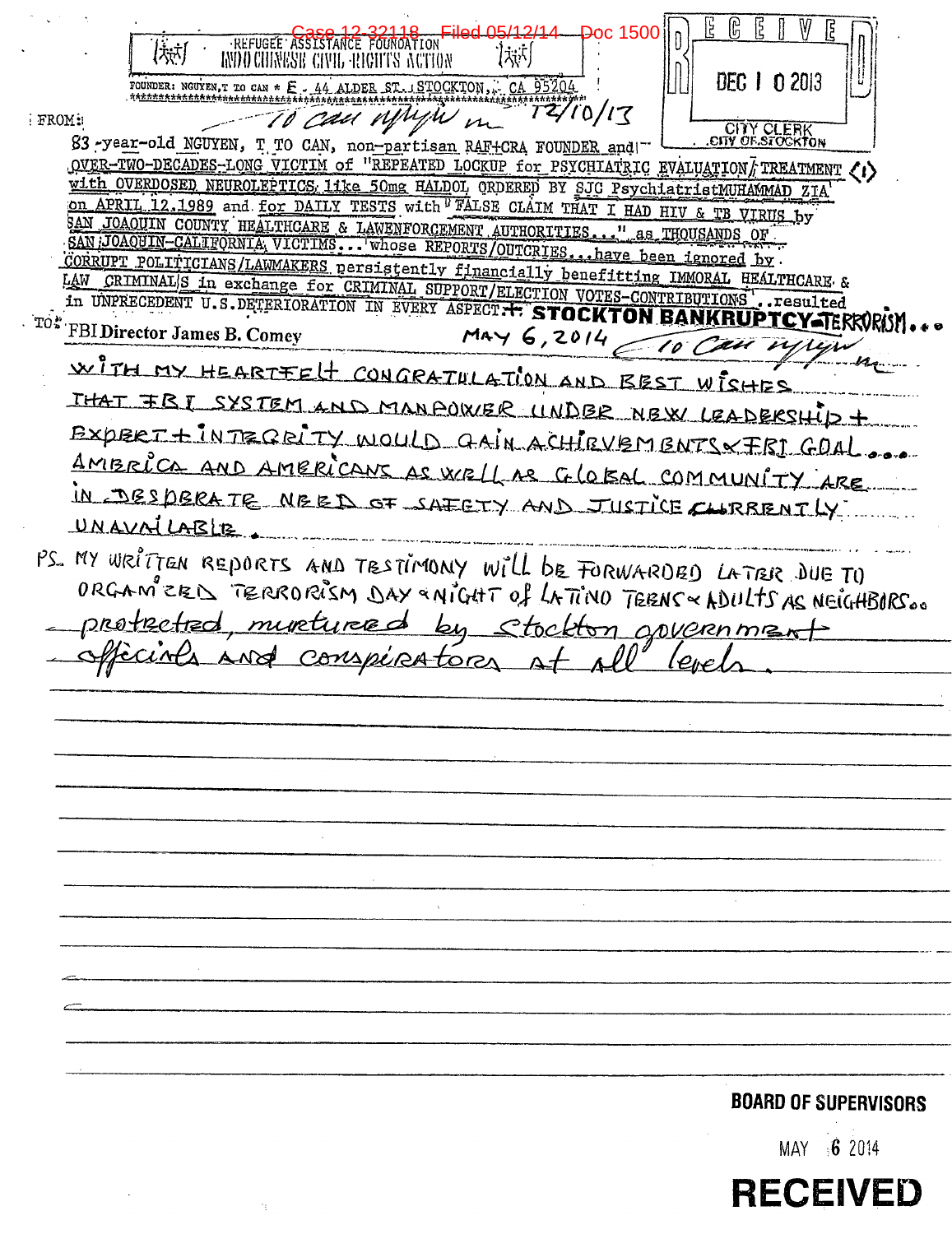| Ľ<br>E<br>(ြ<br>Case 12-32118 Filed 05/12/14<br>Doc 1500<br><b>City of Stockton</b><br>FEB 2 8 2014<br>Meeting Agenda - - Revised<br><b>City Council/Successor Agency to the</b><br>CITY CLERK<br>CITY OF STOCKTON<br><b>Redevelopment Agency/Public</b><br>To CHU 4/4/1<br><b>Figancing Authority Concurrent</b><br>Anthony Silva, Mayor/Chair<br>Paul Canepa, Vice Mayor/Vice Chair (District 3)<br>Elbert H. Holman Jr. (District 1)<br>Katherine M. Miller (District 2)<br><b>Moses Zapien (District 4)</b><br>Dyane Burgos Medina (District 5)<br>Michael D. Tubbs (District 6) |                                                                                                                                                                                                                                                                                                                                                                                                                                                                                                                                                                                                                                                                                                                                                                                                                                                                                                                                                                                                                                                                                                                                       |                                                                                                                                                                                                                                                                                                                                                                                                                                                                                                                                                                                                              |
|--------------------------------------------------------------------------------------------------------------------------------------------------------------------------------------------------------------------------------------------------------------------------------------------------------------------------------------------------------------------------------------------------------------------------------------------------------------------------------------------------------------------------------------------------------------------------------------|---------------------------------------------------------------------------------------------------------------------------------------------------------------------------------------------------------------------------------------------------------------------------------------------------------------------------------------------------------------------------------------------------------------------------------------------------------------------------------------------------------------------------------------------------------------------------------------------------------------------------------------------------------------------------------------------------------------------------------------------------------------------------------------------------------------------------------------------------------------------------------------------------------------------------------------------------------------------------------------------------------------------------------------------------------------------------------------------------------------------------------------|--------------------------------------------------------------------------------------------------------------------------------------------------------------------------------------------------------------------------------------------------------------------------------------------------------------------------------------------------------------------------------------------------------------------------------------------------------------------------------------------------------------------------------------------------------------------------------------------------------------|
| Tuesday, February 25, 2014<br>and the response of the state of the state of the                                                                                                                                                                                                                                                                                                                                                                                                                                                                                                      | 3:30 PM                                                                                                                                                                                                                                                                                                                                                                                                                                                                                                                                                                                                                                                                                                                                                                                                                                                                                                                                                                                                                                                                                                                               | Council Chamber, City Hall, 425 N. El Dorado<br><b>Street, Stockton CA</b>                                                                                                                                                                                                                                                                                                                                                                                                                                                                                                                                   |
| 14-0171<br>3.1                                                                                                                                                                                                                                                                                                                                                                                                                                                                                                                                                                       | Closed Session 3:30   Regular Session 5:30<br><b>EXISTING LITIGATION</b><br>Number of Cases: Four<br>Name of Case: Wells Fargo Bank v. City of Stockton (San<br>Joaquin County Superior Court Case No.<br>39-2012-00277662)<br>Name of Case: Wells Fargo Bank, National Association, as<br>Indenture Trustee v. City of Stockton (San<br>Joaquin County Superior Court Case No.<br>39-2012-00280741)<br>Name of Case: In re City of Stockton, California - Debtor (Unite                                                                                                                                                                                                                                                                                                                                                                                                                                                                                                                                                                                                                                                              | 3.2 14-0172 CONFERENCE WITH LABOR NEGOTIATOR<br>Agency Designated Representative:<br><b>City Manager Kurt Wilsc</b><br>Employee Organizations: Unrepresented Units, Stockton City<br>Employees' Association, Operating Engineer's Local 3,<br>Mid-Management/Supervisory Level Unit, Unrepresented<br>Management/Confidential, Law Department, Stockton Police<br>Management Association, Stockton Firefighters Local 456 Intern<br>Association of Firefighters, Stockton Fire Management, Stockton<br>Officers' Association (SPOA)<br>Department:<br><b>City Attorney</b><br>REFUGEE ASSISTANCE FOUNDATION. |
| 15.1                                                                                                                                                                                                                                                                                                                                                                                                                                                                                                                                                                                 | States Bankruptcy Court, Eastern District of<br>California Case No. 2012-32118)<br>Name of Case: Richard Price, et al. v. City of Stockton,<br>Redevelopment Agency, et al. (United States<br>District Court, Eastern District Case No.<br>CIV.S-02-0065 LKK JFM)                                                                                                                                                                                                                                                                                                                                                                                                                                                                                                                                                                                                                                                                                                                                                                                                                                                                     | <b>INDOCHINESE CIVIL RIGHTS ACTION</b><br>from<br>FOUNDER: NGUYEN, T TO CAN * E ##44 ALDER St.JSTOCKTON, CA 9520<br><u>IO: X MAYOR and Council of</u><br>whose record of<br><u>æimres+</u><br>Violations + Conspire<br>14-0007 MEASURES A & BIMPLEMENTATION PLAN EHASEY FELONY CON3/2IRA-toRA                                                                                                                                                                                                                                                                                                                |
| <b>RECOMMENDATION</b><br>recruitment to begin in Fiscal Year 2013-14.<br>12.11                                                                                                                                                                                                                                                                                                                                                                                                                                                                                                       | Adopt a resolution approving the Phase I elements of the<br>Implementation Plan for Measures A and B, amending the 2013-14,<br>General Fund Annual Budget to include Measure A revenues and first<br>phase of expenditures, and authorizing 120 sworn and 43 civilian staff.<br>positions to be phased in over four fiscal years including forty (40)<br>additional Police Officer positions in the Police Department, one Senior<br>Human Resources Analyst in Human Resources, one Program Manager<br>Il (Confidential), one Supervising Accountant, one Senior Accountant<br>and one Finance Assistant in Administrative Services Department with<br>Department: X Police X SPC-ERIC JONES, A REPORTED FEION X<br>14-0130 RECOGNIZED OBLIGATION PAYMENT SCHEDULE<br>It is recommended that the Successor Agency to the former<br>Redevelopment Agency of the City of Stockton ("Successor Agency")<br>approve a resolution adopting the Recognized Obligation Payment<br>Schedule for the period of July 1 through December 31, 2014, (Exhibit 1<br>to the Resolution) as required under Health and Safety Code Section 34177 (m). | <b>UCKR</b><br>Stockton Police Chiep<br>Seic JONES AND JONES'S MEN<br><u>Kas</u> d'squalified<br>THEM<br>for public office but<br>their victions like myself<br>LAUR RELORTED<br><u>Aepentedu</u><br>in rain for year<br>BNCLOSURES<br>Their No<br>Opposing<br><u>being &amp; criminal</u> scheme<br>with criminal conspi                                                                                                                                                                                                                                                                                    |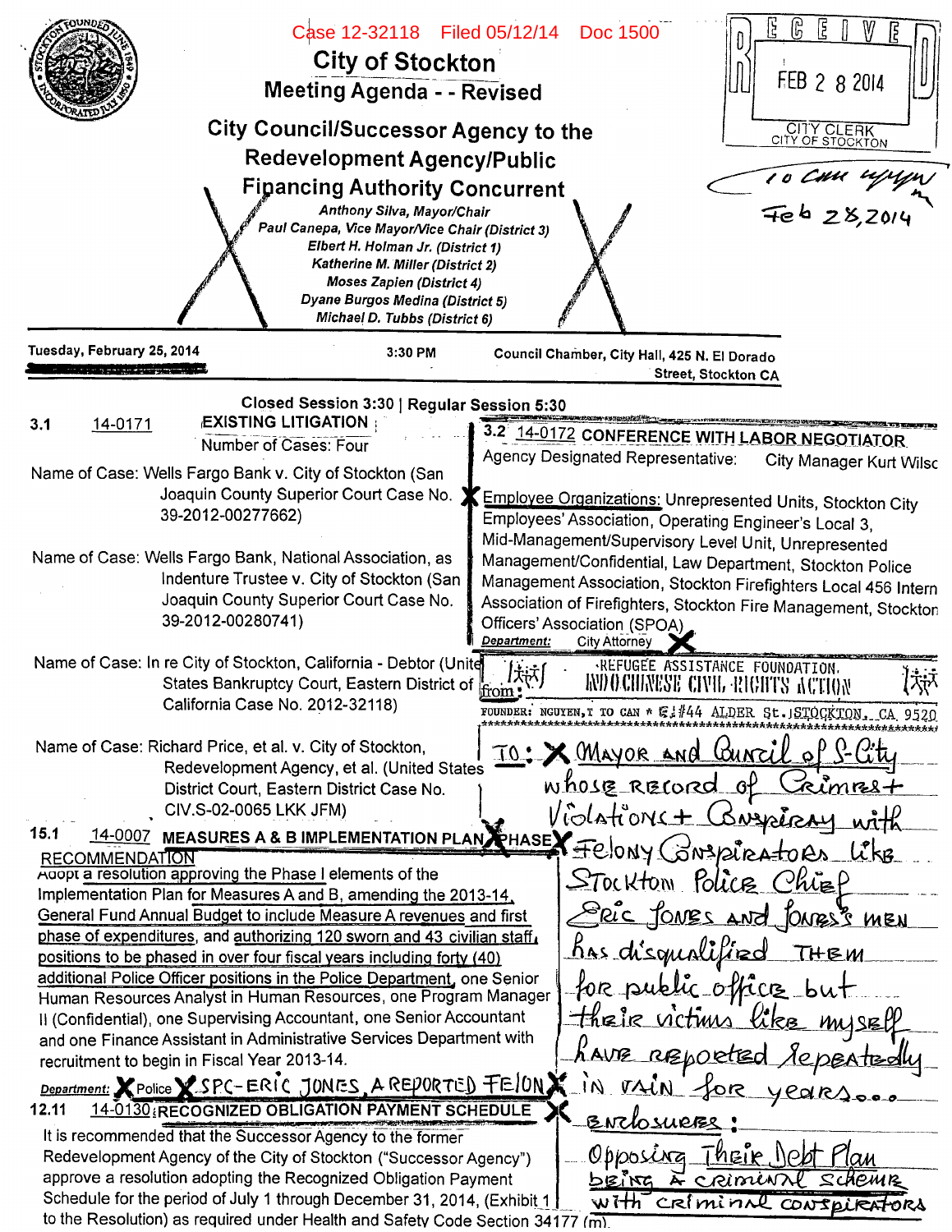Case 12-32118 Filed 05/12/14 nyyyn REFUGED ASSISTANCE FOUNDATION.<br>INVIOCUINESE CIVIL RIGHTS ACTION TESTIMONY under PERJURY PENALTY LAW. with permission TOUNDER: NOUTEN, T'TO CAN \*E #44 ALDER St., STOCKTON, CA 95204 to be used as PUBLIC INFORMATION or COURT DOCUMENT DATE: APRIL 12, 2014 RECONFIRMATION . for PUBLIC AWARENESS upholding LAW & JUSTICE FROM: 84-year-old NGUYEN, T TO CAN, RAF+CRA FOUNDER and ONE OF MULTIMILLION CALIFORNIA-VICTIMS Of MENTALHEALTH-HEALTHCARE & LAW-COURT-RELATED CRIMES/TORTURE/FALSE IMPRISONMENT. ABUSE OF WIC-5150, PENAL CODE PROCEEDING ... TO SUPPRESS "VALID REPORTS ON GOVERNMENT CORRUPTION + FUNDED TERRRORISTS' TERRORISM" still funded, nurtured by OBAMA WHITE HOUSE CABINET & CA-BROWN REGIME & LOCAL AUTHORITIES, especially in STOCKTON-SAN JOAQUIN GOV'T TO: Stockton City Manager Kurt Wilson. + City Attorney, John M. Luebberke whose administrative and legal authority - responsibility as supervising strffs MUST report, identily wrongs + wrongdoings + wrong doers in STOCKTON government system, make recommendation City Council LAW fully As duty mandates Anridina Stockton part of the current reported funded  $C$ ORRUDTION  $\approx$ CAUSING STOCKTON BANK RUptCy + Organized Terrorists ICRRORISM rde Stockton Police by Chie nside and out Tones headno Latino Mayor Anthony Silva « Latino councilmembers majorita for illicit personne collaborated with RE: Sample of government officials organized conspiracy reported to livert:  $TO:$ Judge: Hon. Christopher M. Klein | United States Bankruptcy Court Dept: Courtroom 35 |-Eastern District Of California OPPOSI-t'0M +0 First Amended Plan For The Adjustment Of Debts Of City Of Stockton, California that  $Re.$ has scheduled a confirmation hearing for March 5, 2014, at 9:30 a.m. before Chief United States Bankruptcy Judge Christopher M. Klein in Courtroom 35, located on the 6th floor of the United States Courthouse, & Case No. 2012-321181 Chapter 91 Justifications to be detailed in written testimumy. due to current organized terrorism  $q_{\mu\nu}$ dar *latrer*  $places$   $l$  have intensity in private forme and public REPORTED drily in vain in stockton-St.N. Tonquil public mizetings and talevized meetings of STOCKTON ONNYOR. Anthony Silva and Council in Saty Hall..., include 1. <u>STOCKTON MAYOR AND Council</u> whose reported Crimes+ violations + conspiracy Stockton **BOARD OF SUPERVISORS**  $f$ onnis <u>'men</u> Police Chief Epic TONES And ARE disquirlified to Rold public APR 1 4 2014 office have government suthority babore This Cou RECEIVER Being Criminal and collaborating with the SPC- Eric TONES Etal <u>Réjortien le lour crémini</u>l I clau u TON COORWOK AND COUNTIL coimin  $APZ$ before the Law and the Court Judge MAR - 3 2014 <u>lo sure</u>s : Founder **CITY CLERK**<br>ITY OF STOCKTON Dated: Feb 28 2014